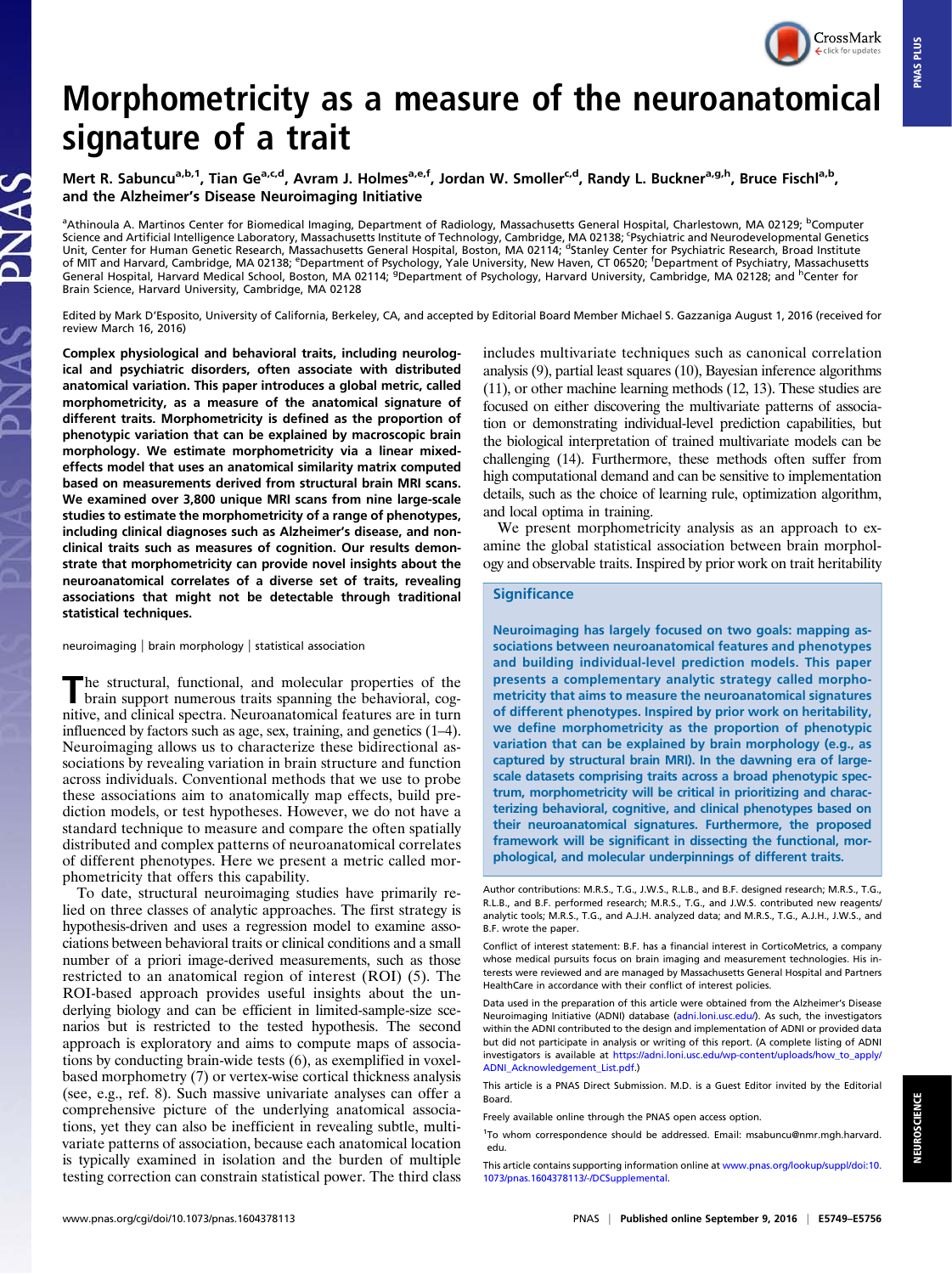in population and statistical genetics (15, 16), we define morphometricity as the proportion of phenotypic variation that can be explained by brain morphology (e.g., as captured by measurements derived from structural brain MRI scans). Unlike ROIbased or massive univariate association tests, morphometricity analysis is not concerned with specific anatomical structures or the precise anatomic localization of effects. In contrast to the application of machine learning to population data, the primary aim of morphometricity analysis is not to maximize individuallevel prediction accuracy but to examine and quantify statistical associations. The proposed strategy thus affords a unique perspective on the biological underpinnings of different phenotypes and allows us to compare and contrast imaging modalities, types of anatomical measurements, and processing streams.

Morphometricity is grounded in linear mixed effects (LME) modeling, a classical statistical framework that was recently used in population genetics to quantify the heritability of a trait using genome-wide genetic variants (17–19). The model relates the variation in brain morphology computed from brain-wide, MRIderived measurements to the variation in observable traits and can be fitted using well-established, robust computational tools. In our implementation, we use FreeSurfer (20), a freely available, widely used, and extensively validated brain MRI analysis software package, to automatically process structural MRI scans and obtain a vector of volumetric measurements across subcortical structures and cortical thickness measurements across the entire cortical mantle, which constitute a comprehensive description of the structural neuroanatomy.

We applied the morphometricity analysis to over 3,800 unique brain MRI scans from nine large-scale studies and computed the morphometricity of clinical conditions including Alzheimer's disease, attention-deficit hyperactivity disorder (ADHD), schizophrenia, autism spectrum disorder, and Parkinson's disease and nonclinical traits including sex, age, intelligence, education level, and an array of cognitive measures. Our results demonstrate that morphometricity analysis promises to offer a unique perspective on the relationship between brain anatomy and behavioral, cognitive, and physiological traits.

#### Results

Overview of the Model. The proposed morphometricity analysis is based on the following LME model:

$$
y = X\beta + a + \epsilon, \tag{1}
$$

where  $\nu$  is an *N*-dimensional column vector of a quantitative phenotype with  $N$  being the sample size (i.e., number of subjects),  $X$  is the (design) matrix of confounding variables (sometimes called covariates or nuisance variables) such as age and sex,  $\beta$  is the (fixed effect) coefficient vector,  $\mathbf{a} \sim \mathbf{N}(0, \sigma_a^2 \mathbf{K}_a)$  is an N-dimensional random effect vector drawn from a zero-mean multivariate Gaussian distribution with a covariance matrix that is equal to the scaled anatomic similarity matrix (ASM)  $K_a$ , and the elements of the noise vector  $\epsilon$  are assumed to be drawn from independent and zero-mean Gaussian distributions with homogeneous variance  $\sigma_e^2$ . The ASM encodes global morphological resemblance between pairs of individuals in the sample and in principle can be any nonnegative definite matrix with its diagonal elements constrained to be equal to 1 on average, and  $\sigma_a^2$  can thus be interpreted as the total variance captured by the ASM. In this paper, we considered two types of intuitive and widely used metrics that quantify the similarity of volumetric and cortical thickness measurements extracted from structural brain MRI scans between pairs of individuals: (i) a linear similarity metric (i.e., inner product between normalized imaging measurements) and  $(ii)$  a nonlinear Gaussian-type similarity metric (*Methods*). Using a model selection approach, we found that the Gaussian similarity metric provided consistently better description of the data across the traits we studied (Methods and [Table S1\)](http://www.pnas.org/lookup/suppl/doi:10.1073/pnas.1604378113/-/DCSupplemental/pnas.201604378SI.pdf?targetid=nameddest=ST1). Therefore, all reported morphometricity estimates were based on the Gaussian metric.

Formally, we define morphometricity based on the LME model of Eq. 1 as

$$
m^2 \doteq \frac{\sigma_a^2}{\sigma_a^2 + \sigma_e^2} = \frac{\sigma_a^2}{\sigma_v^2},
$$
 [2]

where  $\sigma_{v}^{2}$  is the phenotypic variance. Morphometricity is thus the proportion of phenotypic variation that can be explained by brain morphology, the variation of which is captured by the ASM. Estimates of morphometricity can be computed by plugging the restricted maximum likelihood (ReML) estimates (21, 22) of the variance components,  $\sigma_a^2$  and  $\sigma_e^2$ , into Eq. 2.

We extend this definition to the case-control design, that is, binary disease traits (affected vs. unaffected), using the classical liability-threshold model, which is widely used in population and statistical genetic studies (23, 24). The model assumes that the underlying disease liability (which is a quantitative variable) follows a Gaussian distribution and individuals are cases (affected) if their liability exceeds a threshold. The morphometricity estimate  $m<sup>2</sup>$  for a disease trait on the observed scale, obtained by fitting the model of Eq. 1 to the binary phenotype data, can be easily transformed to the liability scale  $(24, 25)$ :

$$
m_l^2 = m^2 \frac{K(1-K)}{\varphi(t)^2} \frac{K(1-K)}{P(1-P)},
$$
 [3]

where  $m_l^2$  is the morphometricity on the liability scale, K is the prevalence of the disease in the general population (i.e., the proportion of the population having the disease), P is the prevalence of the disease in the study sample,  $t = \Phi^{-1}(1 - K)$  is the liability threshold, Φ is the standard Gaussian cumulative distribution function, and  $\varphi$  is the standard Gaussian density function. In real disease studies, cases are often considerably oversampled relative to their population prevalence (known as nonrandom ascertainment), in which case  $P$  is larger than  $K$ . Transforming morphometricity estimates from the observed scale to the liability scale makes them independent of population and sample prevalence and thus comparable across different diseases.

Overview of the Data. We analyzed brain MRI scans and trait data from over 3,800 unique individuals spanning nine large-scale studies: the Harvard/Massachusetts General Hospital Brain Genomic Superstruct Project (GSP) (26), the Human Connectome Project (HCP) (27), the Alzheimer's Disease Neuroimaging Initiative (ADNI) (28), the Attention-Deficit Hyperactivity Disorder (ADHD 200) sample (29), the Open Access Series of Imaging Studies (OASIS) cross-sectional sample (30), the Center for Biomedical Research Excellence (COBRE) schizophrenia sample (31), the MIND Clinical Imaging Consortium (MCIC) schizophrenia sample (32), the Autism Brain Imaging Data Exchange (ABIDE) (33), and the Parkinson Progression Marker Initiative (PPMI) (34). See Methods for further details on the datasets. The traits of interest were grouped into three categories: clinical diagnoses, general nonclinical traits, and measures of cognition.

Morphometricity of Clinical Diagnoses. The clinical traits we examined included Alzheimer's disease, ADHD, schizophrenia, autism spectrum disorder, and Parkinson's disease. Table 1 lists the characteristics of the corresponding samples, along with morphometricity estimates (on the liability scale) and assumed population prevalence values (35–41). Fig. 1 shows the estimated morphometricity values on the liability scale. Our analyses revealed that Alzheimer's disease is substantially morphometric (with a 95% confidence interval of [0.94–1.00]), suggesting that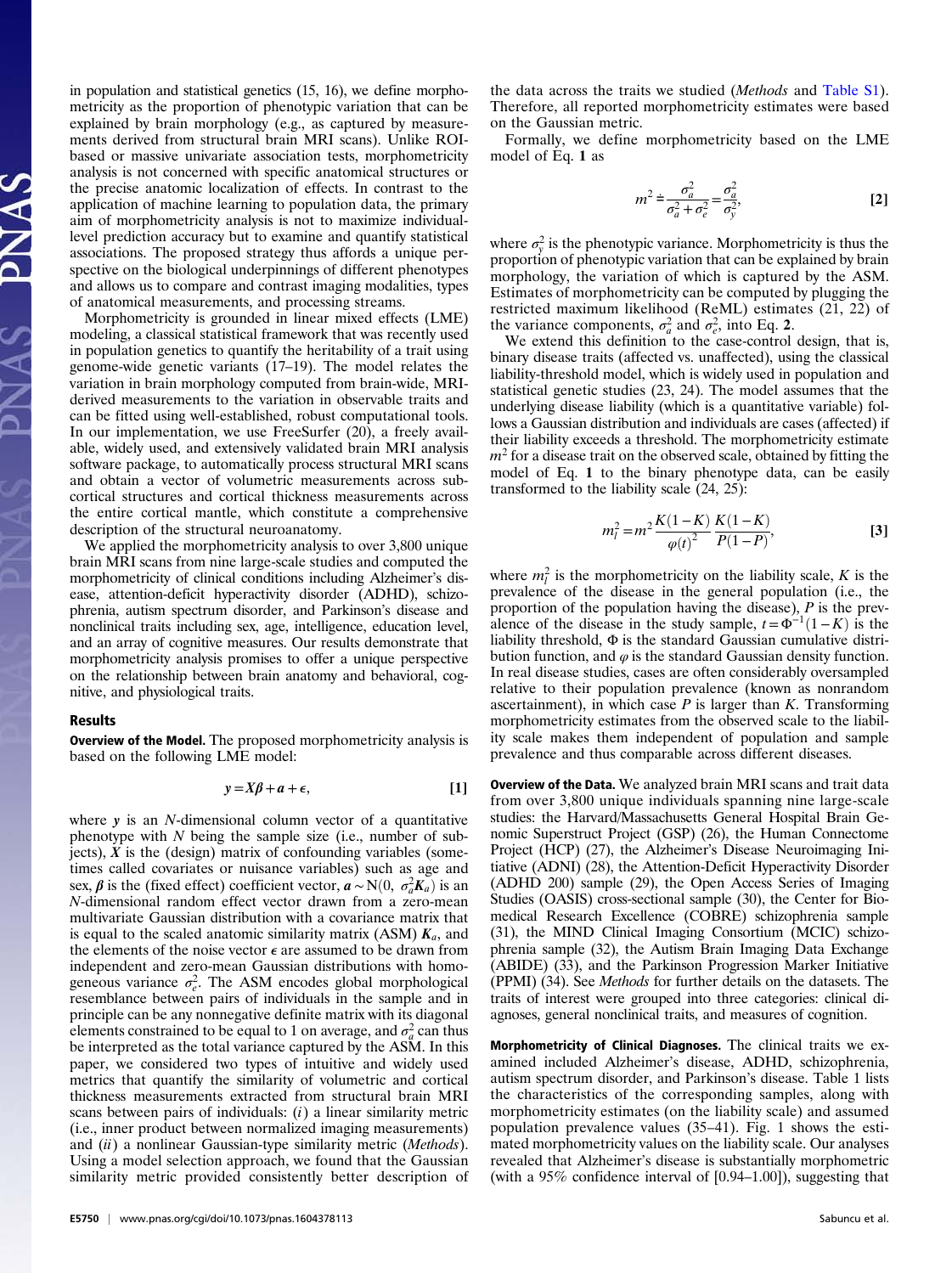#### Table 1. Sample characteristics and morphometricity estimates for analyzed disease traits

|                |     | Case age     |                                                                                                      |     | Control age   | Control |              | Assumed | Morphometricity   |      |
|----------------|-----|--------------|------------------------------------------------------------------------------------------------------|-----|---------------|---------|--------------|---------|-------------------|------|
| <b>Disease</b> |     |              | Case N (mean $\pm$ SE) Case females, % Control N (mean $\pm$ SE) females, % Study name prevalence, % |     |               |         |              |         | (liability scale) | -SE  |
| Alzheimer's    | 154 | $74.6 + 7.6$ | 46.8                                                                                                 | 219 | $75.9 + 5$    | 48.4    | <b>ADNI</b>  | 13      | $1.00***$         | 0.03 |
| ADHD           | 122 | $11.6 + 3.2$ | 75.4                                                                                                 | 384 | $11.8 + 2.9$  | 62.2    | <b>ADHD</b>  |         | $0.55**$          | 0.16 |
| Schizophrenia  | 92  | $33 + 11.2$  | 75.0                                                                                                 | 85  | $32.8 + 11.7$ | 67.1    | <b>MCIC</b>  |         | $0.50***$         | 0.03 |
| Autism         | 209 | $17.6 + 7.9$ | 14.4                                                                                                 | 305 | $17.3 + 7.2$  | 18.4    | <b>ABIDE</b> |         | $0.38***$         | 0.06 |
| Parkinson's    | 376 | $61.4 + 9.7$ | 35.1                                                                                                 | 152 | $60.4 + 11.4$ | 47.8    | <b>PPMI</b>  | 0.2     | $0.20*$           | 0.06 |

 $*P < 5e-3$ ,  $*P < 5e-4$ ,  $**P < 5e-5$ .

this clinical condition is associated with a substantial anatomical signature. However, ADHD, schizophrenia, and autism showed moderate morphometricity values, all greater than 0.35. Finally, we found that Parkinson's disease was modestly morphometric, with an estimated liability-scale value of 0.20. All examined clinical conditions were statistically significantly associated with wholebrain macroscopic morphology, that is, the estimated morphometricity values were significantly larger than zero (all  $P < 0.005$ ). [Table S2](http://www.pnas.org/lookup/suppl/doi:10.1073/pnas.1604378113/-/DCSupplemental/pnas.201604378SI.pdf?targetid=nameddest=ST2) lists point estimates of morphometricity and their SEs computed via jackknife resampling (42). These results are in strong agreement with the parametric estimates in Table 1.

We had access to two independent samples that allowed us to replicate our morphometricity estimates of Alzheimer's disease (OASIS) and schizophrenia (COBRE). We observed that there was strong agreement between the estimates from independent samples (Fig. 1). [Table S3](http://www.pnas.org/lookup/suppl/doi:10.1073/pnas.1604378113/-/DCSupplemental/pnas.201604378SI.pdf?targetid=nameddest=ST3) provides further data about these replication analyses.

Morphometricity of General, Nonclinical Traits. The nonclinical traits we examined were age, general intelligence (IQ), sex, and education level. Table 2 lists the characteristics of the samples used in the primary analyses, along with the estimates of morphometricity. These results revealed that all of the examined general traits are significantly and substantially morphometric (Fig. 2); all morphometricity point estimates were greater than 0.8, and all P values were  $\langle$ 1e-8. Table S<sub>2</sub> lists morphometricity estimates and their SEs computed via jackknife resampling. These results and the parametric estimates in Table 2 are virtually identical.

We had access to independent replication samples for all of the general nonclinical traits we examined. It can be seen in Fig. 2 that the replication analyses revealed remarkably consistent morphometricity estimates. [Table S4](http://www.pnas.org/lookup/suppl/doi:10.1073/pnas.1604378113/-/DCSupplemental/pnas.201604378SI.pdf?targetid=nameddest=ST4) provides further data about these replication analyses.



Fig. 1. Morphometricity estimates of various diseases (on the liability scale) computed using the Gaussian ASM of Eq. 5. Each bar is annotated with study names used to compute these estimates. For Alzheimer's disease and schizophrenia, we had independent samples used to compute replication estimates (purple bars). Error bars indicate SE of the estimates.

Contrasting with ROI-Based Association Analyses. The most common analytic strategy in today's neuroimaging studies involves examining associations between traits and measurements from ROIs. Our goal in this analysis was to contrast the proposed whole-brain morphometricity analysis with such ROI-based techniques. We restricted our analysis to the six phenotypes (age, IQ, sex, education, Alzheimer's disease, and schizophrenia), for which we had two independent datasets. We then used one of the samples (the replication sample in the analyses above) for the discovery of the most significantly associated ROI with the trait and the other sample (the primary sample in the analyses above) to quantify the strength and magnitude of association. [Table S5](http://www.pnas.org/lookup/suppl/doi:10.1073/pnas.1604378113/-/DCSupplemental/pnas.201604378SI.pdf?targetid=nameddest=ST5) lists the structures that exhibited the strongest association with the traits in the discovery analysis.

Fig. 3 visualizes the magnitude of association between the ROIbased measurements and phenotypic variation, assessed using the same LME modeling framework of whole-brain morphometricity. Here, we replaced the global ASM with one computed based on ROI measurements (see Methods for further details). It can be seen that the proportion of variance explained by ROI-based measurements was consistently lower than whole-brain morphometricity estimates (with general intelligence exhibiting the smallest discrepancy). Most notably, for education and schizophrenia, ROI-based associations were much weaker (both in magnitude and statistical significance) than whole-brain associations (Fig. 3 and [Table S5\)](http://www.pnas.org/lookup/suppl/doi:10.1073/pnas.1604378113/-/DCSupplemental/pnas.201604378SI.pdf?targetid=nameddest=ST5). In fact, education and schizophrenia did not exhibit a statistically significant correlation with individual ROI-based measurements, whereas whole-brain morphometricity analyses revealed significant associations.

Morphometricity Analysis of Cognitive Measures. We used the most recent release of the HCP data (downloaded on December 15, 2015) to compute morphometricity estimates for an array of cognitive measures. Our primary analysis relied on 190 nontwin subjects of non-Hispanic European ancestry  $(28.9 \pm 3.8 \text{ y of age},$ 47.3% female) drawn from separate families (i.e., there were no siblings in this sample). Fig. 4 shows the morphometricity estimates computed for variables that measure sustained attention, nonverbal and verbal episodic memory, working memory, executive function, delay discounting, language (vocabulary comprehension and reading decoding), spatial orientation, processing speed, fluid intelligence, and self-regulation (impulsivity). We conducted a secondary (replication) analysis on 208 non-Hispanic white twins  $(29.4 \pm 3.2 \text{ y of age}, 61.4\% \text{ female})$ , with one twin drawn from each family, and thus there were no siblings in this replication sample. Fig. 4 shows the results obtained from this secondary analysis as well.

Our results demonstrated that all examined variables, except for the measure of self-regulation, are statistically significantly morphometric. We note further that there was an important amount of variability in the degree of morphometricity across cognitive measures. This variation was remarkably consistent between the primary and secondary analyses. Measures of attention, cognitive flexibility, working memory, verbal episodic memory, and inhibition were substantially morphometric (with estimates greater than 0.80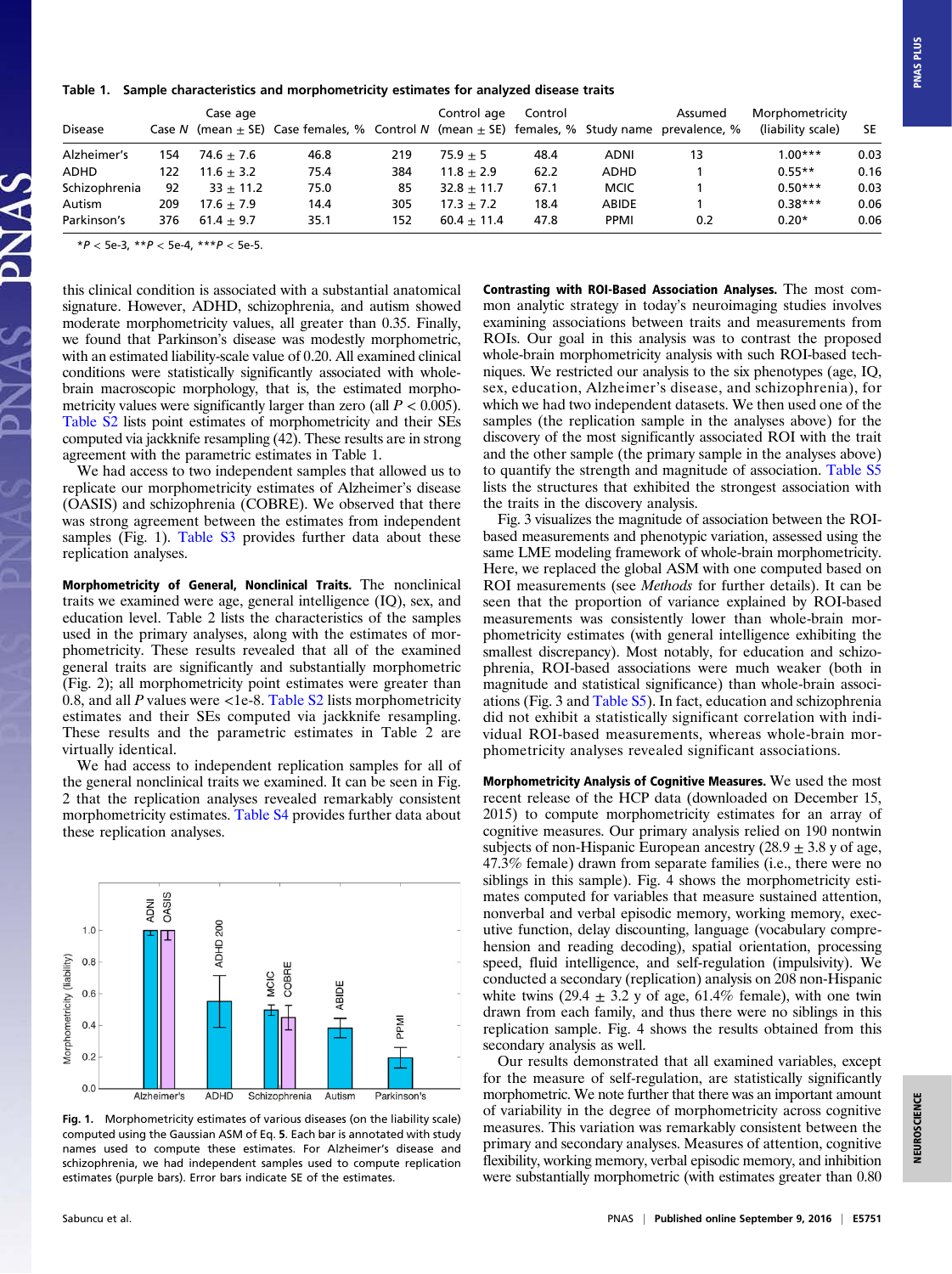|  | Table 2. Sample characteristics and morphometricity estimates for the analyzed general nonclinical traits |  |  |  |  |
|--|-----------------------------------------------------------------------------------------------------------|--|--|--|--|
|--|-----------------------------------------------------------------------------------------------------------|--|--|--|--|

| Trait name | Sample size | Age (mean $\pm$ SE)<br>(minimum–maximum) | Females, % | Study name  | Trait (mean $\pm$ SE)<br>(minimum-maximum) | Morhopmetricity<br>estimate | SE   |
|------------|-------------|------------------------------------------|------------|-------------|--------------------------------------------|-----------------------------|------|
| Age        | 1.073       | $22 \pm 5.8$ (18-81)                     | 56         | GSP         | N/A                                        | 1.00                        | 0.01 |
| IQ         | 155         | $11.3 \pm 2.8$ (7.2–17.7)                | 60         | <b>ADHD</b> | $110.9 \pm 14.4$ (73-144)                  | 0.95                        | 0.05 |
| Sex        | 1.074       | $25.3 \pm 13.7$ (18-84)                  | 50         | GSP         | N/A                                        | 0.93                        | 0.02 |
| Education  | 152         | $60.4 \pm 11.4$ (30–82)                  | 34.8       | <b>PPMI</b> | $16.1 + 2.8(9 - 24)$                       | 0.81                        | 0.08 |

N/A, not applicable.

in both primary and secondary analyses). Measures of language, nonverbal episodic memory, spatial orientation, processing speed, and fluid intelligence were moderately morphometric (with point estimates greater than 0.50).

#### Discussion

Morphometricity: A Metric to Quantify Whole-Brain Associations with a Trait. In this paper, we introduced a technique for analyzing the neuroanatomical underpinnings of various clinical, physiological, and behavioral traits using large-scale neuroimaging data. In contrast with association testing techniques widely used in today's neuroimaging studies, our approach does not focus on a priori ROIs or conduct independent (massive univariate) interrogations at each candidate region or voxel. Instead, morphometricity is a global quantification of the whole-brain anatomical signature of a trait.

Although the proposed approach is intimately related to image-based multivariate prediction performance, there are two characteristics of morphometricity that make it different from the application of machine learning. First, the metric does not require cross-validation, which is often the technique used in machine learning to gauge prediction accuracy. Cross-validation is usually computationally demanding and relies on the unbiased setting of model parameters (which might be achieved via a nested cross-validation strategy) and repeated and balanced partitioning of data into train and test sets. In contrast, the proposed LME-based approach exploits the entire dataset to fit the model and estimate the unknown variance component parameters, and in turn morphometricity, in an unbiased fashion. Second, morphometricity is a classical statistical measure of explained variance and is therefore familiar to interpret.

Morphometricity has many parallels to heritability in genetics (15, 16). Both concepts, statistical in nature, are about phenotypic variation and the proportion of variance explained. Thus,



Fig. 2. Morphometricity estimates of general nonclinical traits computed using the Gaussian ASM of Eq. 5. IQ denotes general intelligence. Each bar is annotated with study names used to compute these estimates. Blue bars correspond to results from the primary analyses, whereas purple bars correspond to independent replication analyses. Error bars indicate SE of the estimates.

the interpretation has to be carried out within a probabilistic framework, is limited by the studied population, depends on the technique used to quantify the trait, and can be confounded by unmeasured variables acting through unknown mechanisms. The biases due to confounds such as (cryptic) relatedness between subjects or population admixture are well-studied in heritability analysis. As we elaborate below, morphometricity alone cannot be used to infer causal relationships but has to be followed up with further studies that will home in on potential mechanisms. The core difference between morphometricity and heritability is the direction of association. In heritability, this direction is known and fixed, because there is no known biological mechanism that would allow the phenotype to alter the genotype. In morphometricity, however, the directionality can go either way and has to be dissected with further biological studies.

Traits Can Be Morphometric to Different Degrees. Virtually all traits we examined in this study were significantly morphometric. However, our analyses also revealed interesting variation in the whole-brain anatomical signature of different traits. Certain phenotypes, such as Alzheimer's disease, age, and (maybe surprisingly) general intelligence (IQ), were substantially morphometric (with estimates exceeding 0.90), whereas other measures, such as nonverbal episodic memory, spatial orientation, processing speed, and fluid intelligence exhibited moderate morphometricity. Furthermore, the psychiatric disorders we examined (schizophrenia, ADHD, and autism) were all moderately morphometric, unequivocally pointing to a neuroanatomical substrate for these clinical conditions. The proposed morphometricity analysis is the first coherent framework that enables us to directly quantify and compare the morphological signatures of such diverse sets of traits.

The traits we presented in this study have been examined extensively in prior structural neuroimaging studies to reveal morphological correlates. Whereas many of these studies relied on regional or voxel-level association tests that are conducted at each location independently, there is growing evidence that multiple brain regions are implicated in complex, multivariate relationships with many common phenotypes. For example, patterns of atrophy in neurodegenerative conditions such as Alzheimer's disease have been shown to spread through large-scale, distributed brain networks that can be circumscribed based on resting-state activity (43). Furthermore, developmental mechanisms such as neuronal migration, synapse formation, myelination, and synaptic pruning follow predictable and robust spatiotemporal patterns that are likely associated with behavioral traits such as intelligence and disrupted in psychiatric disorders such as schizophrenia (44, 45). Our data from ROI-based analyses support the premise of analyzing brain-wide patterns, rather than isolated regions, for associations between neuroanatomical features and behavioral or clinical phenotypes.

Morphometricity Estimates Are Consistent Across Independent Samples. For most of the traits we examined in this study we replicated our analyses on independent data. All point estimates fell within 95% confidence intervals of the estimates computed on the corresponding independent data. These results suggested that the presented morphometricity estimates are consistent across different samples. We present these results with a cautionary note, however.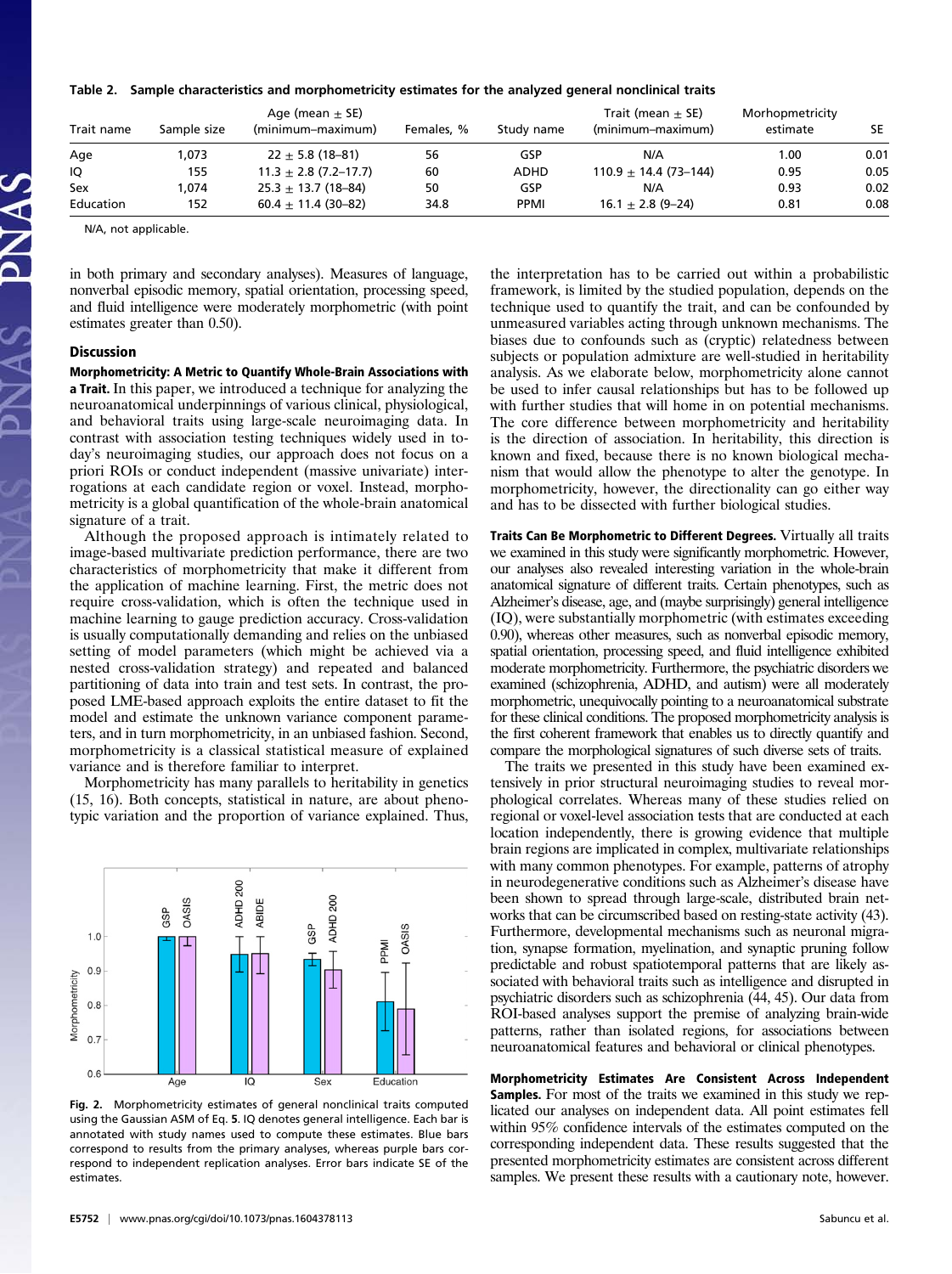

Fig. 3. ROI-based morphometricity estimates of general nonclinical traits (age, intelligence, sex, and education), Alzheimer's disease (AD), and schizophrenia (SCZ). For AD and SCZ, morphometricity estimates have been transformed to the liability scale. Red circles denote whole-brain morphometricity estimates for each trait. Error bars indicate SE of the estimates.

As we emphasized above, morphometricity is a statistical metric that depends on the studied population and the measurement of the trait. Thus, variations in the patient composition, for example, or changes in diagnostic criteria will inevitably lead to different estimates of morphometricity. In our replication analyses, these factors seemed to play only a minor role.

Whole-Brain Morphometricity Analyses Can Be More Powerful Than ROI-Based Analyses. We present morphometricity analysis as an alternative to the classical region-based interrogation conducted in neuroimaging, which is often focused on discovering or characterizing biomarkers and mapping biological effects. The central challenge in region-based approaches is that we need to either confine our analyses to a priori ROIs or exhaust statistical power by probing a large number of candidate regions. In our experiments, we conducted a direct comparison between wholebrain morphometricity analysis and an ROI-based approach. To identify trait-specific ROIs, a discovery analysis was run on independent samples of each trait. The associations between the identified ROIs and traits were then tested in nonoverlapping samples. Identifying the most associated ROI and estimating the

magnitude of association in independent samples avoided the issue of circular analysis (46, 47) and produced unbiased morphometricity estimates for individual ROIs. Our results demonstrated that wholebrain morphology consistently explained more of the phenotypic variation than single ROIs. Furthermore, morphometricity analysis could reveal associations that were not detectable when focused on isolated regions. For example, education and schizophrenia were found to be not significantly associated with volumetric/thickness measurements of any of the individual ROIs, yet both traits were moderately and significantly morphometric in whole-brain analyses, which indicates that they may have spatially distributed neuroanatomical signatures that cannot be captured by individual ROIs. In addition, whole-brain morphometricity analysis offers the capability of capturing interactions between brain regions and thus can be more powerful than analyzing each ROI independently.

Potential Limitations and Drawbacks of Morphometricity. Morphometricity is a statistical metric and assumes a particular, linear model of the relationship between variables. One critical component of the model is the ASM, which captures the covariance structure of the random effect that accounts for the morphological variation in the sample. In this work, we considered a linear metric and a nonlinear Gaussian-type metric to quantify the similarity of volumetric/thickness measurements between pairs of subjects and used a model selection technique to find the metric that better describes the data. Our analyses suggest that the Gaussian metric is consistently better than the linear metric across the traits we studied and captures a significant portion of relevant intersubject variation under different conditions. However, we have not attempted to exhaustively explore other types of similarity metrics, which may emphasize different aspects of the data and produce different results. Alternatively, the ASM can be built using a bottom-up approach and expressed as a combination of elementary matrices, and the parameters of this combination can be treated as unknown variables. By increasing the unknowns in the model, however, this approach will likely reduce statistical power.

Another important point to consider is that ASM should reflect brain-wide global morphology and cannot be optimized for a specific trait. This latter observation is critical to be able to objectively compare morphometricity estimates across different traits. Our global definition of ASM and morphometricity, however, constrains the interpretation of the results. Certain traits with very dramatic



Fig. 4. Morphometricity estimates of various measures of cognition computed on data from the HCP and using the Gaussian ASM. Blue and purple bars correspond to primary and secondary analyses, respectively. Error bars indicate SE of the estimates.

**NEUROS CIENCE**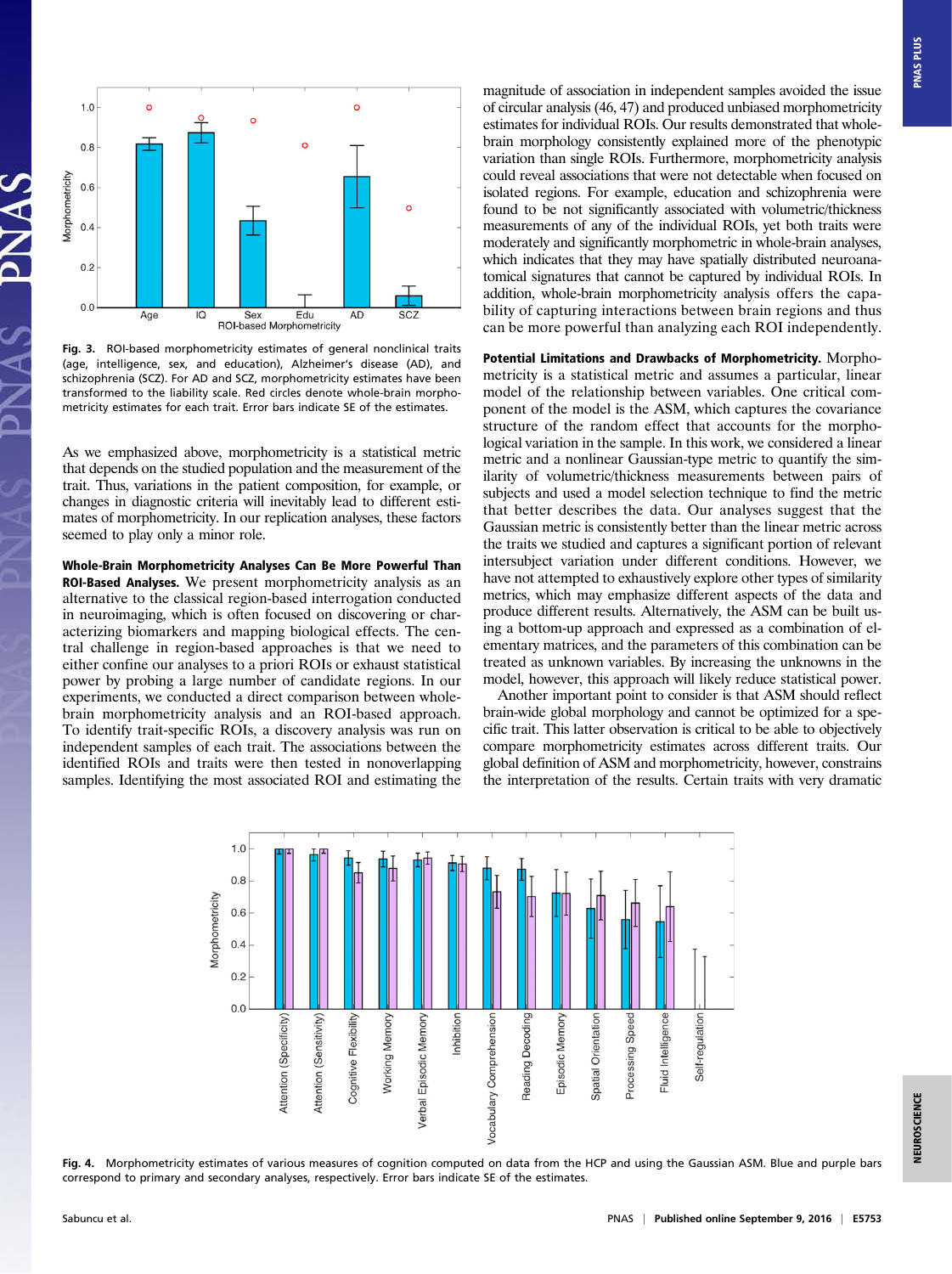yet focal effects might not yield large morphometricity estimates, because the proposed model is insensitive to localized effects.

Finally, as in any association testing framework, the interpretation of morphometricity analysis results should be done very carefully and consider confounding mechanisms. This is well understood in the context of heritability, where nongenetic (e.g., dietary, cultural, and socioeconomic) influences that vary across racial groups or families can confound genetic analyses. Similar drawbacks apply to morphometricity. For example, siblings might have similar brain morphologies and phenotypic expressions, yet there might not be any causal link between brain morphology and the phenotype. Therefore, we recommend running morphometricity analyses on a set of unrelated subjects. Furthermore, we advise constraining the analysis (if possible) to a homogeneous sample of uniform ancestry and explicitly controlling for other potential confounding factors, such as age, sex, and scan site.

Potential Uses and Extensions of Morphometricity. Morphometricity analysis can be used to prioritize imaging modalities, acquisition parameters, and processing pipelines. For example, there are a growing number of software packages that allow us to automatically extract numerous structural measurements from brain images. Different constructions of feature vectors and different metrics that quantify the similarity of imaging features between individuals will result in distinct ASMs, which can be compared with the model selection framework used in this study. Therefore, morphometricity analysis offers a way to quantitatively and objectively identify the imaging features and intersubject similarity metric that best describe the trait-relevant aspects of whole-brain morphology.

Alternatively, one can imagine estimating the functional, structural, connectomic, and molecular signatures of a trait within a single statistical model, where each of these components is represented with a random effect and the corresponding similarity matrix computed from a relevant modality. Similarly, one can partition the phenotypic variation into contributions from, for instance, cortical and subcortical features, or different largescale brain networks. This strategy might offer novel insights about the neural correlates of certain phenotypes by integrating multiple modalities and/or modeling spatial heterogeneity in a unified analytic framework. This novel perspective might also allow us to quantify the complementary information contained in different imaging modalities and spatial locations.

As longitudinal imaging studies continue to grow, it will be interesting to extend morphometricity to examine the relationships between temporal dynamics in brain morphology (e.g., global atrophy rates) and clinical or behavioral traits. We envision using the LME strategy to model longitudinal data (48, 49), and we will define the morphometricity of longitudinal changes in phenotypes within this framework.

Finally, the proposed framework can also offer a novel perspective on examining relationships between different phenotypes. We plan to extend morphometricity, which is essentially the degree of association between global brain morphology and a phenotype, to quantify the "morphological correlation" between phenotypes. This will be analogous to genetic correlation analysis (50), which quantifies the genetic overlap between traits. We believe that morphological correlation will be an invaluable tool to examine the complex biological relationships between the various dimensions of human behavior and will inform basic and translational research into exploring and redefining the landscape of brain diseases.

#### Methods

The Imaging Measurements. In this study we used the extensively studied FreeSurfer-derived measurements to describe the whole-brain morphology. The imaging measurements included volumes of noncortical structures (51) (left and right cerebral white matter, lateral ventricle, inferior lateral ventricle, cerebellum white matter, cerebellum cortex, thalamus proper, caudate, putamen, pallidum, hippocampus, amygdala, and the third and fourth ventricles) and thickness measurements of cortical regions (52) (left and right superior frontal, rostral middle frontal, caudal middle frontal, pars opercularis, pars triangularis, pars orbitalis, lateral orbitofrontal, medial orbitofrontal, precentral, paracentral, frontal pole, superior parietal, inferior parietal, supra marginal, post central, precuneus, superior temporal, middle temporal, inferior temporal, banks of the superior temporal sulcus, fusiform, transverse temporal, entorhinal, temporal pole, parahippocampal, lateral occipital, lingual, cuneus, pericalcarine, rostral anterior frontal, caudal anterior frontal, posterior parietal, isthmus parietal, and insula).

The Anatomical Similarity Matrix. The ASM plays a central role in the proposed morphometricity analysis. The ASM is an  $N \times N$  symmetric matrix, where N is the number of subjects in the analyzed sample. Entries in the ASM quantify the pairwise global similarity between the brain morphologies of two individuals. In principle, the ASM can be any nonnegative definite matrix with its diagonal elements constrained to be equal to 1 on average. In this study, we considered two widely used similarity metrics (linear and Gaussian) to construct the ASM.

Assume that  $v_{ik}$  denotes the k-th imaging measurements from subject i, M is the total number of measurements, and  $s_k$  is the sample SD of the k-th measurement. The first ASM we considered uses a linear kernel. Thus, the similarity is measured as the linear correlation between pairs of imaging vectors and the  $(i, j)$ -th entry is computed as

$$
\frac{1}{M}\sum_{k}\frac{v_{ik}v_{jk}}{s_k^2}.
$$
 [4]

This is equivalent to modeling the random effect a in Eq. 1 as a linear combination of the imaging features:  $a = Zu$ , where Z is an  $N \times M$  matrix comprising the standardized imaging measurements [i.e., the  $(\dot\jmath, k)$ -th entry of **Z** is  $v_{ik}/s_k$ ], and  $u$  is an  $M \times 1$  random vector distributed as  $u \sim N\left(0, \frac{\sigma_a^2}{M}\right)$ (i.e., each imaging measurement is associated with an independent and normally distributed effect size). The covariance of a can then be computed as  $\sigma_{\!a}^{\!2}\cdot$  ZZ $^{\mathsf{T}}/M$ , that is, ZZ $^{\mathsf{T}}/M$  is the ASM with its entries explicitly stated in Eq. 4.

The second ASM we considered was computed using a Gaussian kernel on standardized imaging features, with the  $(i, j)$ -th entry defined as

$$
\exp\left(-\sum_{k}\frac{(v_{ik}-v_{jk})^2}{M s_k^2}\right).
$$
 [5]

Note that each ASM definition corresponds to different models of traitrelevant variation. For example, the Gaussian kernel can capture nonlinear and multivariate associations between brain morphology and traits. One can further decide to weigh different features differently, based on, for example, some a priori information about trait relevance. Each of these ASM choices will correspond to a particular semiparametric regression model, where the morphological association is captured with a function that belongs to a specific space of functions induced by the used kernel (53). Below, we describe an empirical strategy to choose the most appropriate ASM model from a selection of candidates.

In the presented study, for a given similarity metric, we computed an ASM for the cortical thickness measurements and an ASM for the head-size-normalized volumes of noncortical structures (i.e., divided by total intracranial volume estimates). The global ASM was then computed as the average of the cortical and noncortical ASMs.

Model Selection. To select the ASM that can best describe the data, we used a model selection technique derived for LME models and proposed in ref. 53. Specifically, for a given ASM  $K_a$ , if we denote  $\hat{V} = \hat{\sigma}_a^2 K_a + \hat{\sigma}_e^2 I$  as the ReML estimate of the covariance of  $y$ ,  $\hat{P} = \hat{V}^{-1} - \hat{V}^{-1}X(\hat{X}^T\hat{V}^{-1}X)^{-1}X^T\hat{V}^{-1}$ , and define  $S = I - \hat{\sigma}_{e}^{2} \hat{P}$ , it can be shown that tr $(S)$ , that is, the trace of the matrix  $S$ , is a measure of model complexity. Liu et al. (53) thus proposed the following Akaike Information Criterion (AIC) and Bayesian Information Criterion (BIC) in the LME modeling framework:

$$
AIC = Nlog(RSS) + 2tr(S), \quad BIC = Nlog(RSS) + log(N) \cdot tr(S),
$$
 [6]

where  $RSS = (\bm{y} - \hat{\bm{y}})^T (\bm{y} - \hat{\bm{y}}) = \hat{\sigma}_e^2 (N - \text{tr}(\bm{S}))$  is the residual sum of squares of the LME model. Both AIC and BIC reward the goodness of fit (the first term) of the model and penalize complex models (the second term) to avoid overfitting. BIC has a larger penalty term than AIC for large N and thus favors simpler models. We selected the ASM that gave smaller AIC/BIC values.

The Analysis Pipeline. We first ran FreeSurfer on all structural brain MRI scans available in each of the analyzed studies and dropped the subjects that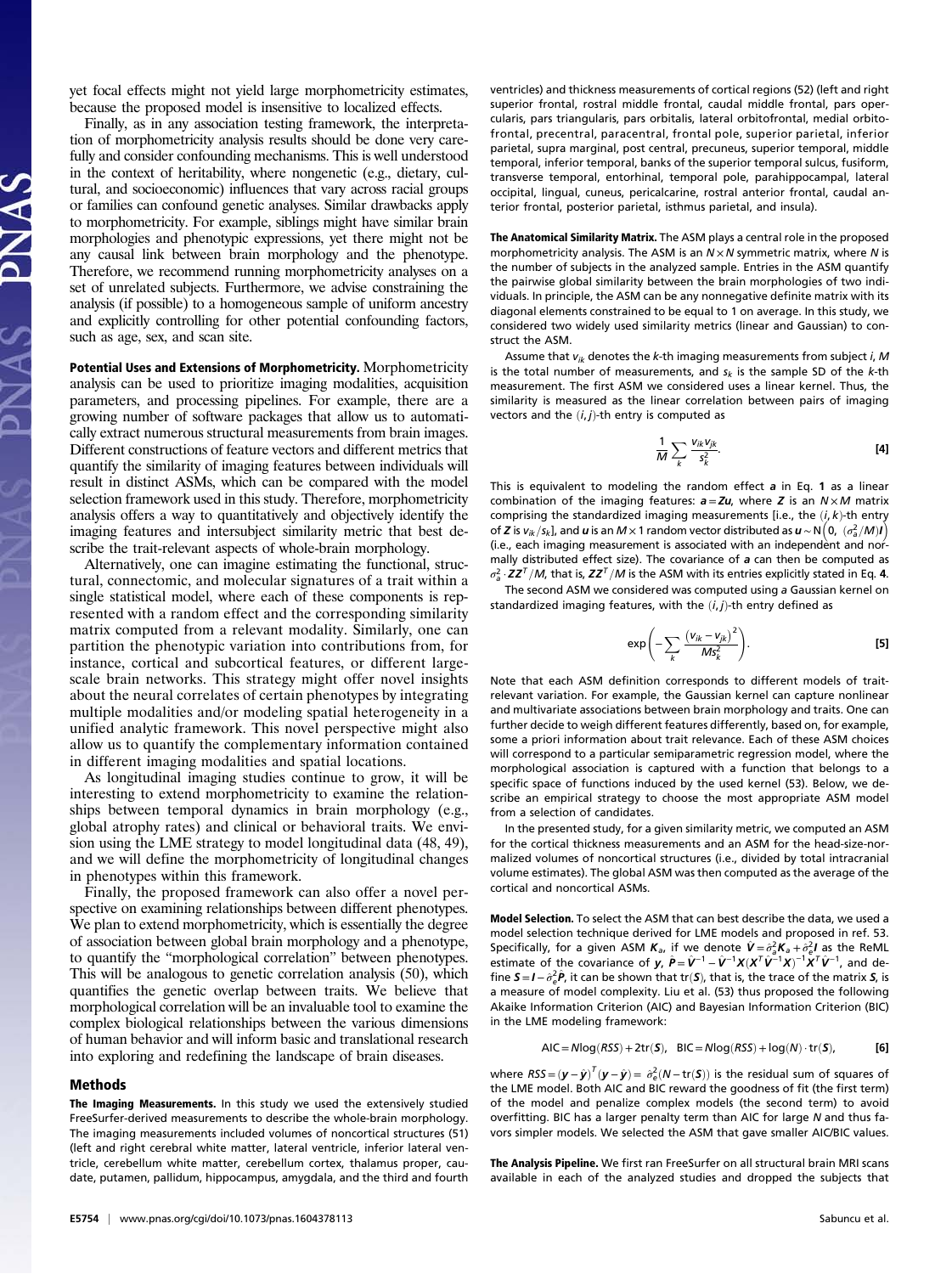FreeSurfer failed to complete successfully. Next, we conducted automatic quality control on the measurements computed by FreeSurfer by identifying outliers; if >25% of the used morphometric variables exhibited values that were more than two SDs away from the population mean, we deemed that subject an outlier and discarded it. For the remaining subjects, we computed pairwise similarity measures based on the linear or Gaussian kernel described above. If there were two subjects that exhibited a cortical and noncortical similarity measure greater than 0.95, we dropped one of those subjects, accounting for the possibility that this was a duplicate case or a closely related individual. Finally, we included sex and age as covariates in all our analyses (unless sex or age was the trait of interest, in which case that variable was not included). We further introduced dummy variables that indicated site IDs when analyzing multisite data [except for ADNI, where there were a large number of sites, yet the imaging parameters were carefully calibrated across sites (28)].

Given individual-level data and the ASM, we fit the model of Eq. 1 to estimate the variance component parameters via the ReML algorithm (21, 22). In MATLAB, we implemented an efficient Fisher scoring method to iteratively maximize the restricted likelihood of the model. The SE of the variance component estimates can be derived using the inverse of the Fisher information matrix when the algorithm converges. Empirically we confirmed the parametric estimates using jackknife resampling ([Table S2\)](http://www.pnas.org/lookup/suppl/doi:10.1073/pnas.1604378113/-/DCSupplemental/pnas.201604378SI.pdf?targetid=nameddest=ST2). Significance of the morphometricity estimate was obtained via a likelihood ratio test, comparing LME models with and without the random effects. Because the null hypothesis ( $\sigma_a^2 = 0$ ) lies on the boundary of the parameter space, the likelihood ratio test statistic follows a half–half mixture of  $\chi^2_0$  (a  $\chi^2$  distribution with all probability mass at zero) and  $\chi_1^2$  (a  $\chi^2$  distribution with one degree of freedom) (54). Implementations of the developed morphometricity tools are available at [people.csail.mit.edu/msabuncu/morphometricity.](http://people.csail.mit.edu/msabuncu/morphometricity)

ROI-Based Morphometricity Analysis. To compare the proposed whole-brain morphometricity analysis to more conventional ROI-based analyses, we implemented an ROI-based adaptation of Eq. 1. Here, instead of computing the ASM using an array of variables that span the brain, we computed ROIbased ASMs only using a single ROI biomarker: the variable that had the strongest association with the trait of interest. To identify the ROI biomarker of each trait, we conducted an independent discovery analysis on a nonoverlapping sample, examining the association between each of the candidate imaging variables and the trait in a regression analysis while appropriately controlling for age, sex, and site. The imaging variable that exhibited the smallest P value was then identified as the ROI biomarker for the trait of interest and used in the morphometricity analysis. We note that for the ROI-discovery analyses we used the replication (secondary) samples of the whole-brain morphometricity analyses. This way, we computed the ROI-based morphometricity results using the primary samples.

The Data. All of the data analyzed in this study have been made publicly available and are described in detail in prior publications (28–34, 55). As explained in these references, the data collection efforts have been approved by pertinent institutional committees and all subjects have received appropriate informed consent. We obtained access to these data following the relevant procedures outlined in corresponding data dissemination websites.

We used baseline brain MRI scans (T1-weighted acquired on 1.5T machines), clinical diagnosis, and demographic variables from phase 1 of the ADNI (28). In the ADHD 200 sample (29), cases were defined as those with evidence of nontypical development and an ADHD-Combined diagnosis, as per the published phenotypic key ([fcon\\_1000.projects.nitrc.org/indi/adhd200/](http://fcon_1000.projects.nitrc.org/indi/adhd200/general/ADHD-200_PhenotypicKey.pdf) [general/ADHD-200\\_PhenotypicKey.pdf\)](http://fcon_1000.projects.nitrc.org/indi/adhd200/general/ADHD-200_PhenotypicKey.pdf). In the cross-sectional OASIS sample (30), subjects (of 60 y or older) with a clinical dementia rating (CDR) greater than 0 were classified as having dementia. Elderly subjects with a 0 CDR were classified as healthy controls. For the 20 control subjects with repeat scans,

- 1. Smith CD, Chebrolu H, Wekstein DR, Schmitt FA, Markesbery WR (2007) Age and gender effects on human brain anatomy: A voxel-based morphometric study in healthy elderly. Neurobiol Aging 28(7):1075–1087.
- 2. Draganski B, et al. (2006) Temporal and spatial dynamics of brain structure changes during extensive learning. J Neurosci 26(23):6314–6317.
- 3. Thompson PM, et al. (2001) Genetic influences on brain structure. Nat Neurosci 4(12): 1253–1258.
- 4. Thompson PM, Ge T, Glahn DC, Jahanshad N, Nichols TE (2013) Genetics of the connectome. Neuroimage 80:475–488.
- 5. Poldrack RA (2007) Region of interest analysis for fMRI. Soc Cogn Affect Neurosci 2(1):67–70. 6. Penny WD, Friston KJ, Ashburner JT, Kiebel SJ, Nichols TE, eds (2011) Statistical
- Parametric Mapping: The Analysis of Functional Brain Images (Academic, New York). 7. Ashburner J, Friston KJ (2000) Voxel-based morphometry–the methods. Neuroimage 11(6 Pt 1):805–821.

we only used the data from the first imaging session. In the COBRE sample (31), schizophrenia subjects were identified according to the phenotype file [\(fcon\\_1000.projects.nitrc.org/indi/retro/cobre.html\)](http://fcon_1000.projects.nitrc.org/indi/retro/cobre.html). The MCIC data were compiled from a shared repository of multisite brain imaging data collected for the clinical investigation of schizophrenia (32). The ABIDE analyses (33) were conducted on subjects who were older than 10 y, and cases were defined as those having a nonzero diagnostic group entry in the phenotype table (fcon 1000.projects.nitrc.org/indi/abide/). In the PPMI analyses (34), cases were determined to be those diagnosed with Parkinson's disease at baseline and controls were those who were clinically healthy and not prodromal, again at baseline [\(www.ppmi-info.org/access-data-specimens/download-data/](http://www.ppmi-info.org/access-data-specimens/download-data/)).

All general trait analyses were conducted on healthy control samples (see criteria of relevant study). Both the OASIS and GSP samples cover a substantial portion of the adult life span and thus were used to estimate the morphometricity of age. All GSP analyses were constrained to unrelated, healthy controls of non-Hispanic European ancestry, with high-quality structural brain MRI scans acquired on a 12-channel coil (26). In the general intelligence (IQ) analyses, we used the Wechsler Abbreviated Scale of Intelligence as the phenotype (both in the ADHD 200 and ABIDE samples). For the morphometricity analysis of sex, we created subsamples that were gender-balanced (50% female) and age-matched between sexes. In the PPMI data, education was measured in years (minimum 9 and maximum 24), whereas in the OASIS sample, education levels were encoded as 1: less than high school graduate, 2: high school graduate, 3: some college, 4: college graduate, and 5: beyond college.

In the cognitive measure analyses, we used the demographic and behavioral measures reported in the "open access" and "restricted" subject information spreadsheets available from the HCP database website [\(www.humanconnectome.](http://www.humanconnectome.org/data) [org/data\)](http://www.humanconnectome.org/data). The HCP collected a range of well-validated and reliable behavioral measures, including those from the NIH Toolbox Assessment of Neurological and Behavioral Function, and several additional measures to assess domains not covered by the NIH Toolbox. For more information on the rationale behind the development of the behavioral batteries used in HCP, see ref. 55.

All MRI scans from ADNI, OASIS, ADHD 200, MCIC, COBRE, PPMI, and HCP were processed with FreeSurfer version 5.3. The GSP MRI scans were processed with FreeSurfer version 4.5.

ACKNOWLEDGMENTS. We thank the 20 individual investigators at Harvard and Massachusetts General Hospital (MGH) who generously contributed data to the overall project. Support for this research was provided in part by National Institute for Biomedical Imaging and Bioengineering Grants P41EB015896, R01EB006758, R21EB018907, and R01EB019956; National Institute on Aging Grants 5R01AG008122 and R01AG016495; and National Institute for Neurological Disorders and Stroke Grants R01NS0525851, R21NS072652, R01NS070963, R01NS083534, and 5U01NS086625 and was made possible by the resources provided by Shared Instrumentation Grants 1S10RR023401, 1S10RR019307, and 1S10RR023043. Additional support was provided by the NIH Blueprint for Neuroscience Research Grant 5U01-MH093765, part of the multiinstitutional Human Connectome Project. Data were provided in part by the Brain Genomics Superstruct Project of Harvard University and MGH, with support from the Center for Brain Science Neuroinformatics Research Group, Athinoula A. Martinos Center for Biomedical Imaging, Center for Human Genetic Research, and Stanley Center for Psychiatric Research. Data used in preparation of this article were also obtained from the ADNI database [\(adni.loni.usc.edu\)](http://adni.loni.usc.edu/). As such, the investigators within the ADNI contributed to the design and implementation of ADNI and/or provided data but did not participate in analysis or writing of this report. A complete listing of ADNI investigators can be found at [adni.loni.usc.edu/wp-content/](http://adni.loni.usc.edu/wp-content/uploads/how_to_apply/ADNI_Acknowledgement_List.pdf) [uploads/how\\_to\\_apply/ADNI\\_Acknowledgement\\_List.pdf.](http://adni.loni.usc.edu/wp-content/uploads/how_to_apply/ADNI_Acknowledgement_List.pdf) This research was also funded in part by NIH Grants R01NS083534, R01NS070963, R41AG052246, 1K25EB013649-01, and 1R21AG050122-01A1 (to M.R.S.); K01MH099232 (to A.J.H.); K24MH094614 and R01MH101486 (to J.W.S.); and an MGH ECOR Tosteson Postdoctoral Fellowship Award (to T.G.). J.W.S. is a Tepper Family MGH Research Scholar.

- 8. Salat DH, et al. (2004) Thinning of the cerebral cortex in aging. Cereb Cortex 14(7): 721–730.
- 9. Avants BB, Cook PA, Ungar L, Gee JC, Grossman M (2010) Dementia induces correlated reductions in white matter integrity and cortical thickness: A multivariate neuroimaging study with sparse canonical correlation analysis. Neuroimage 50(3): 1004–1016.
- 10. McIntosh AR, Lobaugh NJ (2004) Partial least squares analysis of neuroimaging data: Applications and advances. Neuroimage 23(Suppl 1):S250–S263.
- 11. Friston K, et al. (2008) Bayesian decoding of brain images. Neuroimage 39(1):181–205. 12. Pereira F, Mitchell T, Botvinick M (2009) Machine learning classifiers and fMRI: A tutorial overview. Neuroimage 45(1, Suppl):S199–S209.
- 13. Sabuncu MR, Konukoglu E; Alzheimer's Disease Neuroimaging Initiative (2015) Clinical prediction from structural brain MRI scans: A large-scale empirical study. Neuroinformatics 13(1):31–46.

**NEUROS CIENCE**